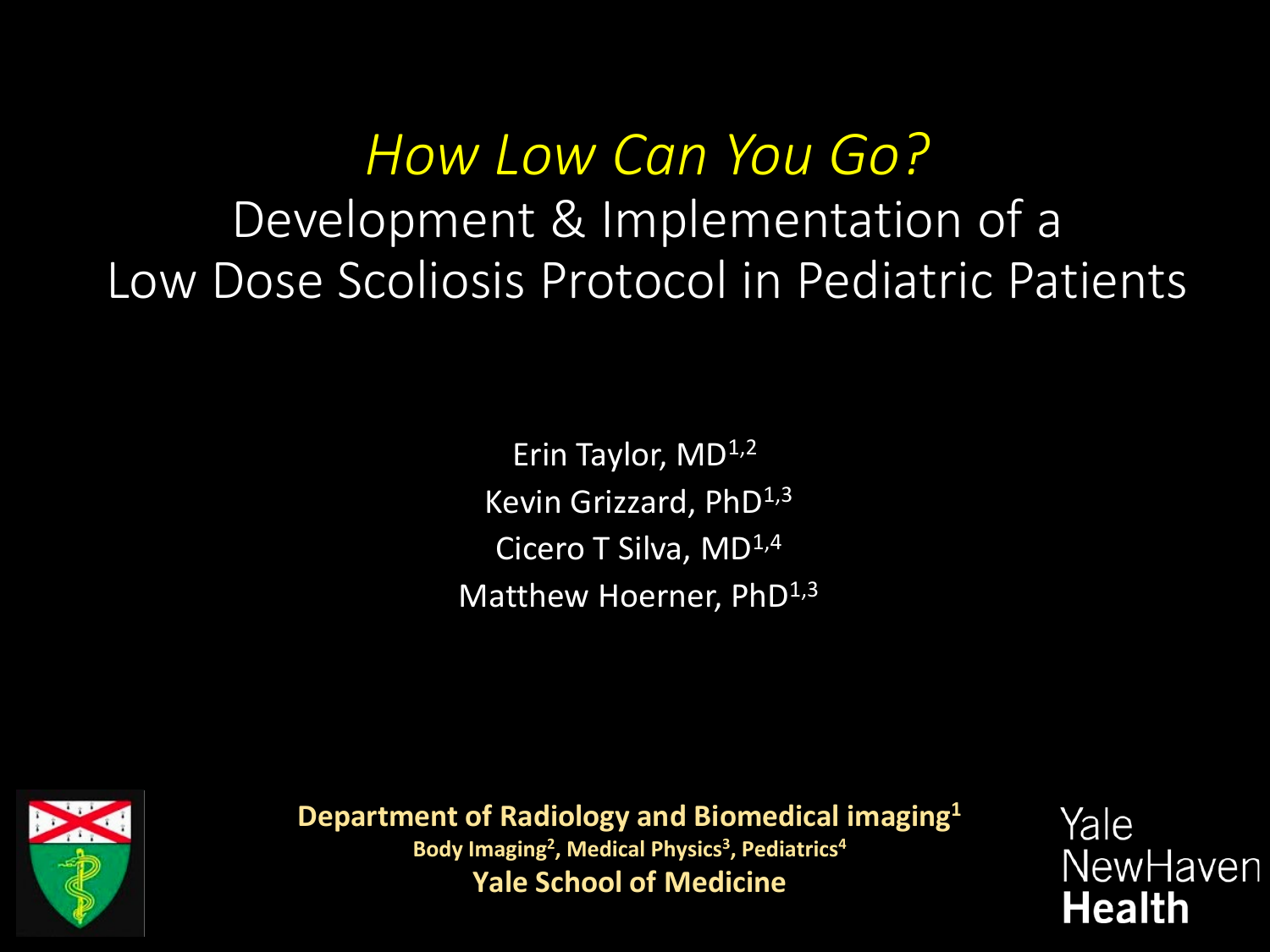# Purpose

- The "As Low as Reasonably Achievable" (ALARA) principle states that the lowest possible radiation dose should be utilized to achieve clinical diagnosis.
- *Follow up* scoliosis radiographs are intended to follow the degree of spinal curvature and assess skeletal maturity, both of which can be assessed at lower exposures than those used on standard dose radiographs.
- The EOS system utilizes slot-scanning technology and has the lowest effective dose in the literature for scoliosis imaging; however, many institutions do not have access to the system.
- At our institution, we developed a protocol to reduce patient dose of follow up scoliosis radiographs in the pediatric population utilizing existing software and equipment.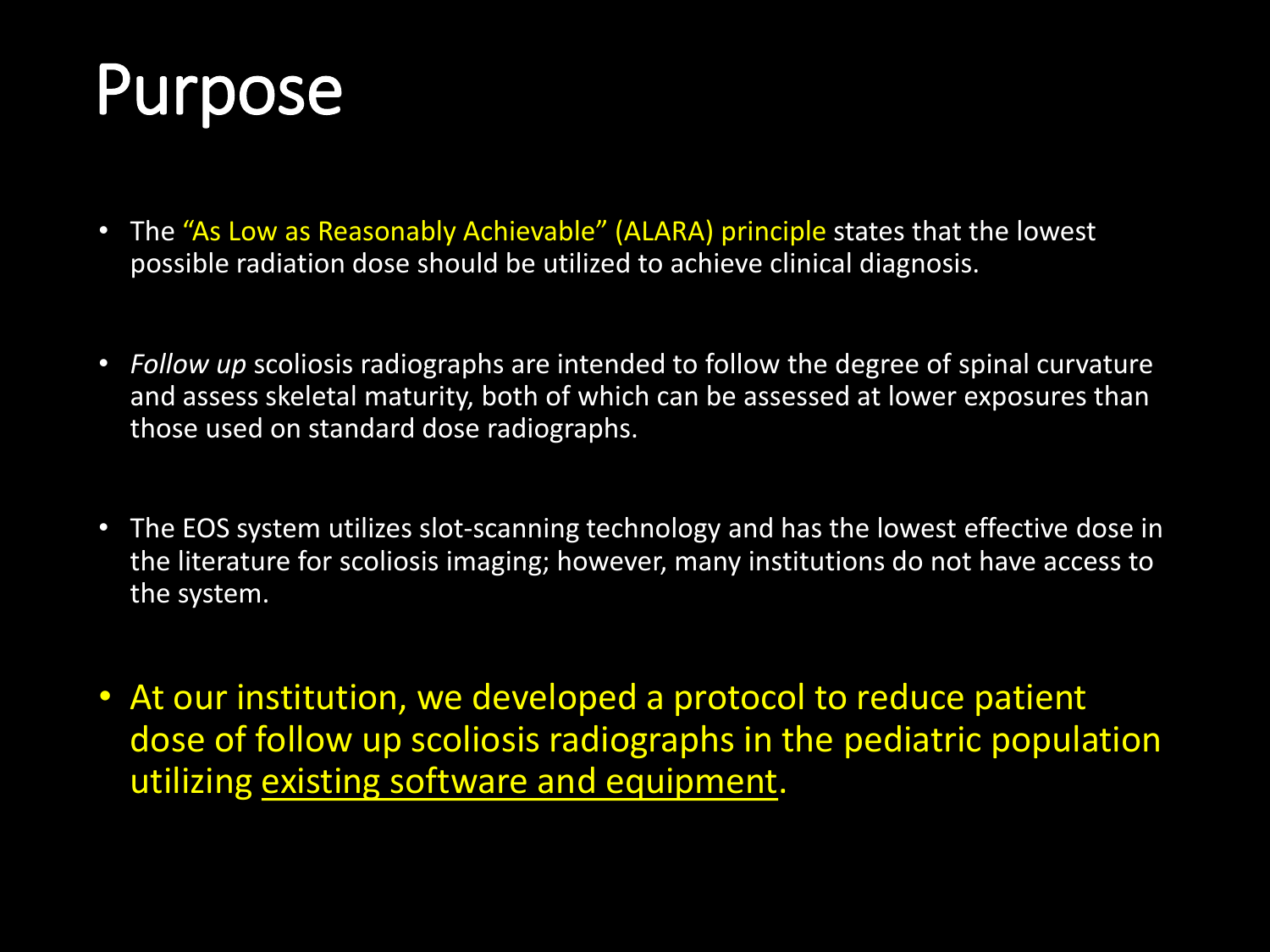# Background

- Scoliosis is defined as a curvature in the spine in the coronal plane by greater than 10 degrees (as measured by the Cobb angle)
- Divided into infantile, juvenile, and adolescent subtypes
	- Adolescent Idiopathic Scoliosis (AIS) is the most common
- **Radiographic Evaluation**
	- Purpose of initial scoliosis radiographs:
		- Confirm the suspected clinical diagnosis of scoliosis, assess severity, assess skeletal maturity
		- Evaluate the etiology (congenital, neuromuscular, idiopathic)
			- Wedged vertebrae, hemivetebrae (congenital scoliosis)
			- Paraspinal masses, vertebral body or pedicle lucency to suggest bone tumor
			- Widening of interpedicular space

For initial scoliosis radiographs, it's important to produce an image with fine osseous detail.

*However, follow up radiographs* are primarily obtained to follow the degree of spinal curvature and to inform treatment decisions. Therefore, fine osseous detail is not necessary on each follow up, and excess radiation violates the ALARA principle.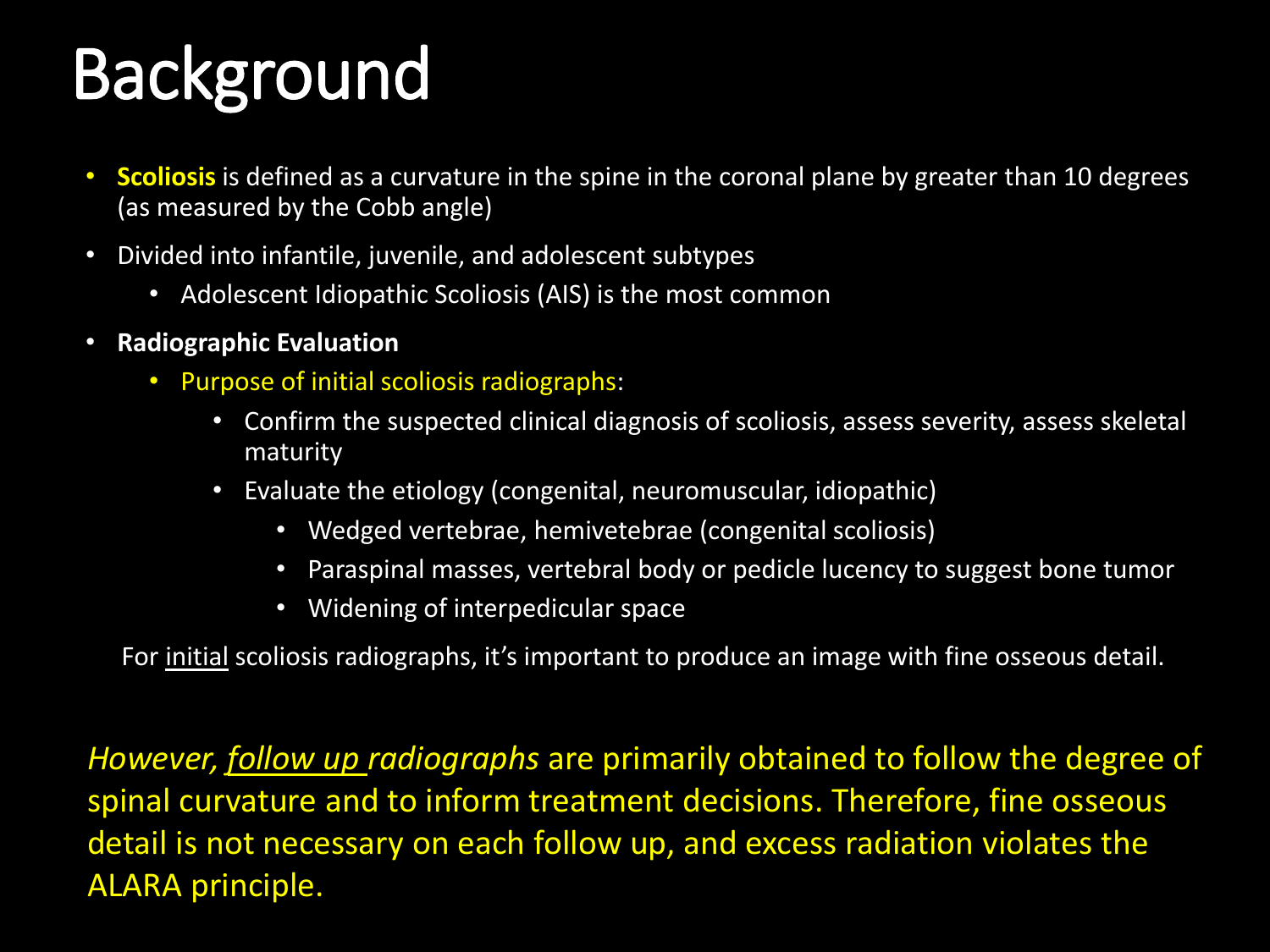# Methods: Protocol Development

- Dose reduction methods are based on the principle that the *detector exposure to produce adequate image quality is constant across patients of different sizes*
- Required tube output can be calculated using:
	- Acquisition geometry
	- Beam attenuation due to the patient (patient thickness)
	- Target dose to the detector

Principle: The size of the patients affects how much radiation is required Solution: Utilize height and weight to estimate patient thickness to tailor radiation to each patient

Principle: Contrast is improved through the use of a grid by reduction of scatter (particularly at higher kVp). However, grids increase dose. Solution: Use a virtual grid to remove scatter but avoid dose penalty \*Note our standard dose protocol also uses a virtual grid

Principle: Image quality should be defined as adequate if it can answer the clinical question. Solution: Dose for *follow up* scoliosis radiographs can be lowered as fine osseous detail is not required (primary intent is to assess Cobb angle and skeletal maturity).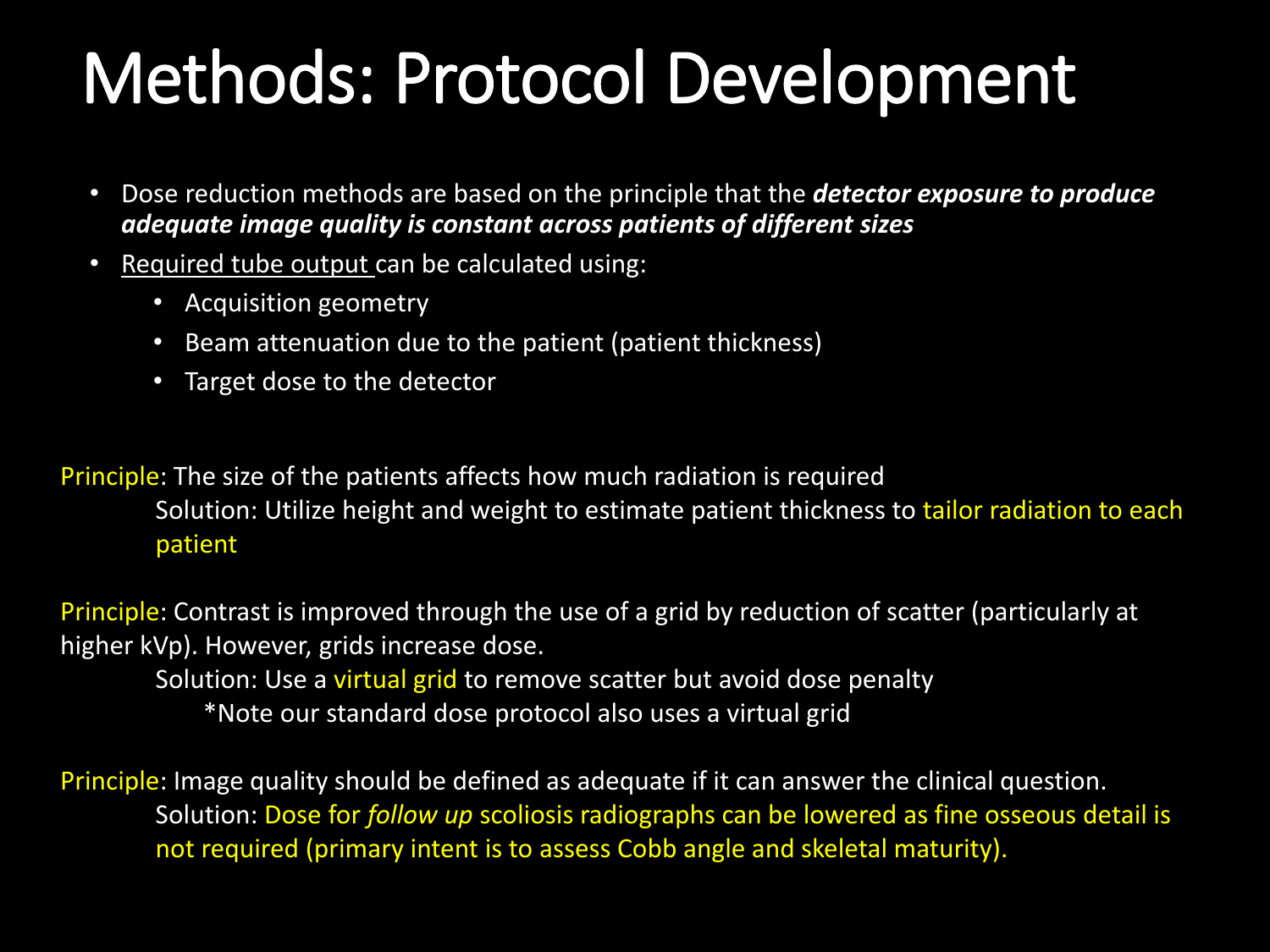### Methods: Estimation of Patient Thickness Utilizing Patient Height and Weight



Graph showing the close relationship between Patient Water-Equivalent Diameter (WED) and Derived Diameter from Height and Weight

- This is derived from the fact that the patient can be modeled as a water-filled cylinder with density of height H mass M and diameter  $(D)$   $M = \rho V = H^{\pi} D^2$ density ρ, height H, mass M, and diameter (D)
- Validated using water-equivalent diameter from a cohort of pediatric patients undergoing CT exams of the chest and abdomen using the AAPM Task Group 220 methodology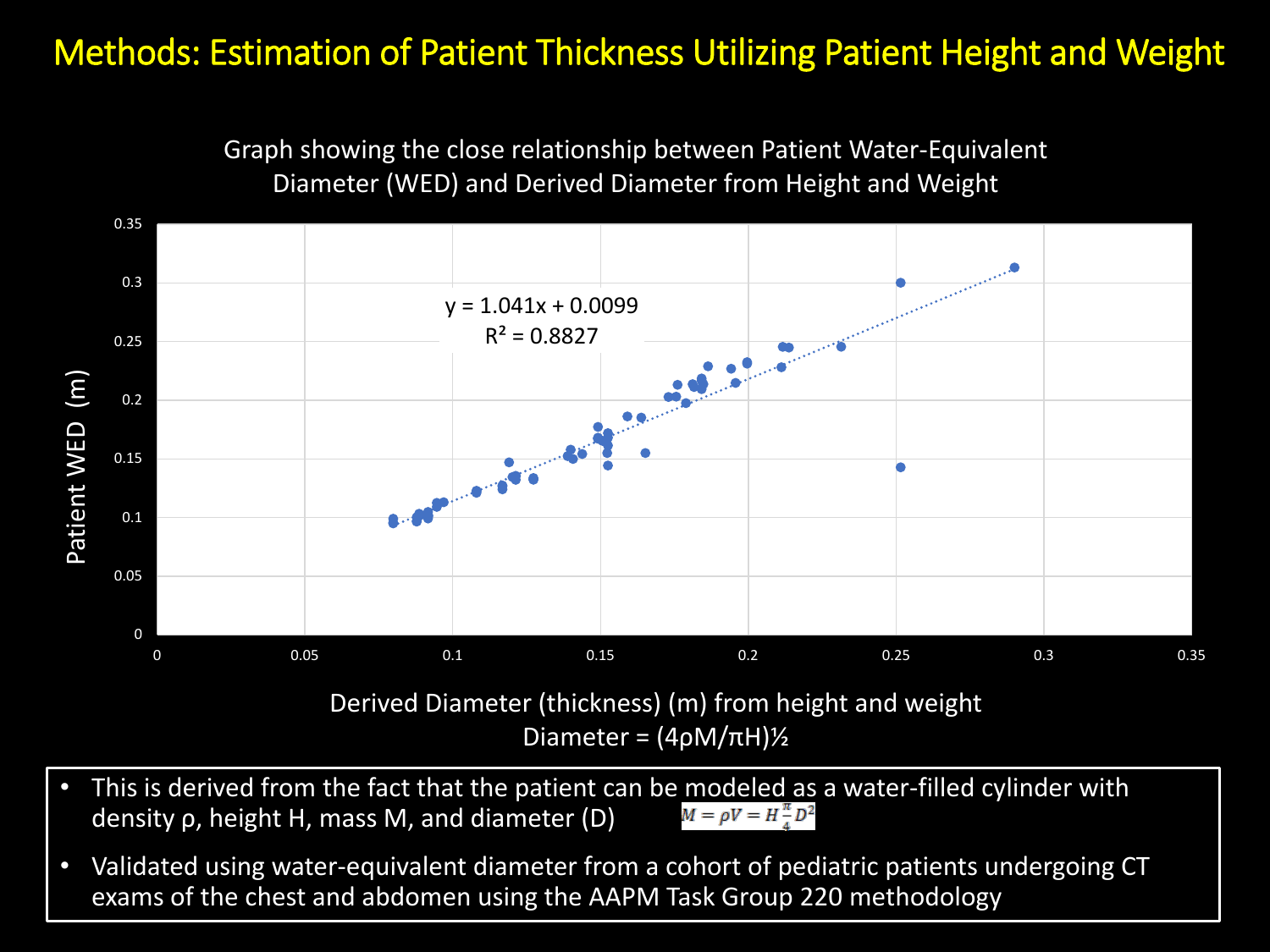### Methods: Technique Chart Development and Acquisition Parameters

|         |    | Patient Height (m) |          |          |          |         |         |         |         |         |         |         |         |         |         |         |
|---------|----|--------------------|----------|----------|----------|---------|---------|---------|---------|---------|---------|---------|---------|---------|---------|---------|
|         |    | 0.5                | 0.6      | 0.7      | 0.8      | 0.9     | 1       | 1.1     | 1.2     | 1.3     | 1.4     | 1.5     | 1.6     | 1.7     | 1.8     | 1.9     |
|         | 10 | 80/1.25            | 80/1     | 80/0.63  | 80/0.63  | 80/0.5  | 80/0.5  | 80/0.5  | 80/0.5  | 80/0.5  | 80/0.5  | 80/0.5  | 80/0.5  | 80/0.5  | 80/0.5  | 80/0.5  |
|         | 15 | 85/1.6             | 85/1.25  | 85/1.25  | 80/1     | 80/1    | 80/0.8  | 80/0.63 | 80/0.63 | 80/0.5  | 80/0.5  | 80/0.5  | 80/0.63 | 80/0.5  | 80/0.5  | 80/0.5  |
|         | 20 | 90/2               | 85/2     | 85/1.6   | 85/1.25  | 85/1.25 | 80/1.25 | 80/1    | 80/1    | 80/0.8  | 80/0.63 | 80/0.63 | 80/0.63 | 80/0.5  | 80/0.5  | 80/0.5  |
|         | 25 | 90/3.2             | 90/2     | 85/2.5   | 85/2     | 85/1.6  | 85/1.25 | 85/1.25 | 85/1    | 80/1.25 | 80/1    | 80/1    | 80/0.8  | 80/0.8  | 80/0.63 | 80/0.63 |
| (kg)    | 30 | 95/4               | 90/3.2   | 90/2.5   | 90/1.6   | 85/2    | 85/1.6  | 85/1.25 | 85/1.25 | 85/1.25 | 85/1.25 | 80/1.25 | 80/1    | 80/1    | 80/1    | 80/0.8  |
|         | 35 | 95/6.3             | 95/4     | 90/3.2   | 90/2.5   | 90/2    | 85/2.5  | 85/2    | 85/1.6  | 85/1.25 | 85/1.25 | 85/1.25 | 85/1.25 | 85/1    | 80/1.25 | 80/1    |
| Weight  | 40 | 95/10              | 95/5     | 90/5     | 90/3.2   | 90/2.5  | 90/2    | 85/2.5  | 85/2    | 85/2    | 85/1.6  | 85/1.25 | 85/1.25 | 85/1.25 | 85/1.25 | 85/1    |
|         | 45 | 100/10             | 95/8     | 95/5     | 90/5     | 90/3.2  | 90/2.5  | 90/2    | 90/1.6  | 85/2.5  | 85/2    | 85/1.6  | 85/1.6  | 85/1.25 | 85/1.25 | 85/1.25 |
| Patient | 50 | 100/12.5           | 100/8    | 95/6.3   | 95/5     | 90/4    | 90/3.2  | 90/2.5  | 90/2    | 90/2    | 85/2.5  | 85/2    | 85/2    | 85/1.6  | 85/1.6  | 85/1.25 |
|         | 55 | 100/20             | 100/10   | 95/10    | 95/6.3   | 95/4    | 90/4    | 90/3.2  | 90/2.5  | 90/2    | 90/2    | 90/1.6  | 85/2.5  | 85/2    | 85/1.6  | 85/1.6  |
|         | 60 | 105/25             | 100/12.5 | 100/8    | 95/8     | 95/5    | 95/4    | 90/4    | 90/3.2  | 90/2.5  | 90/2.5  | 90/2    | 90/1.6  | 85/2.5  | 85/2    | 85/2    |
|         | 65 | 105/32             | 100/16   | 100/10   | 95/10    | 95/6.3  | 95/5    | 95/5    | 90/4    | 90/3.2  | 90/2.5  | 90/2.5  | 90/2    | 90/1.6  | 85/2.5  | 85/2.5  |
|         | 70 | 105/40             | 105/20   | 100/12.5 | 100/8    | 95/8    | 95/6.3  | 95/5    | 95/4    | 90/4    | 90/3.2  | 90/2.5  | 90/2.5  | 90/2    | 90/2    | 90/1.6  |
|         | 75 | 110/40             | 105/25   | 100/16   | 100/10   | 100/8   | 95/8    | 95/6.3  | 95/5    | 95/4    | 90/4    | 90/3.2  | 90/2.5  | 90/2.5  | 90/2    | 90/2    |
|         | 80 | 110/50             | 105/32   | 105/20   | 100/12.5 | 100/10  | 95/10   | 95/6.3  | 95/5    | 95/4    | 90/5    | 90/4    | 90/3.2  | 90/3.2  | 90/2.5  | 90/2    |

Technique chart developed for scoliosis follow-up exams at Yale New Haven Health. Technologists use the patient's height (in meters) and weight (in kilograms) to input the appropriate technique, which is given as a "kVp/mAs" combination.

Note: PA acquisition is preferred to lower breast and thyroid dose. With PA acquisition, breast shields are not utilized. We also no longer use gonadal shields at our institution, unless requested by the patient and/or their family.

#### NewHaven **Health** Please update you or your child's height and weight during today's visit. **Patient Height Patient Weight** For tech use only For PA scoliosis radiographs, record: kVp mAs Please attach this form to the requisition for the study and place within the designated folder near the Tech Workstations at Longwharf.

Yale

*Equipment specifications: GE Proteus 80 kW generator & X-ray system (0.6 & 1.25 mm focal spots) 17" x 49" Fuji GL indirect digital detector With Fuji Virtual Grid technology DR-ID 300CL APL Software V9.0.0025*

#### Summary of changes to the protocol

### ↑ kVp

↓ mAs

 $\downarrow$  total output, dose to patient, and dose to detector **\* More tailored to patient, less guesswork for technologists.**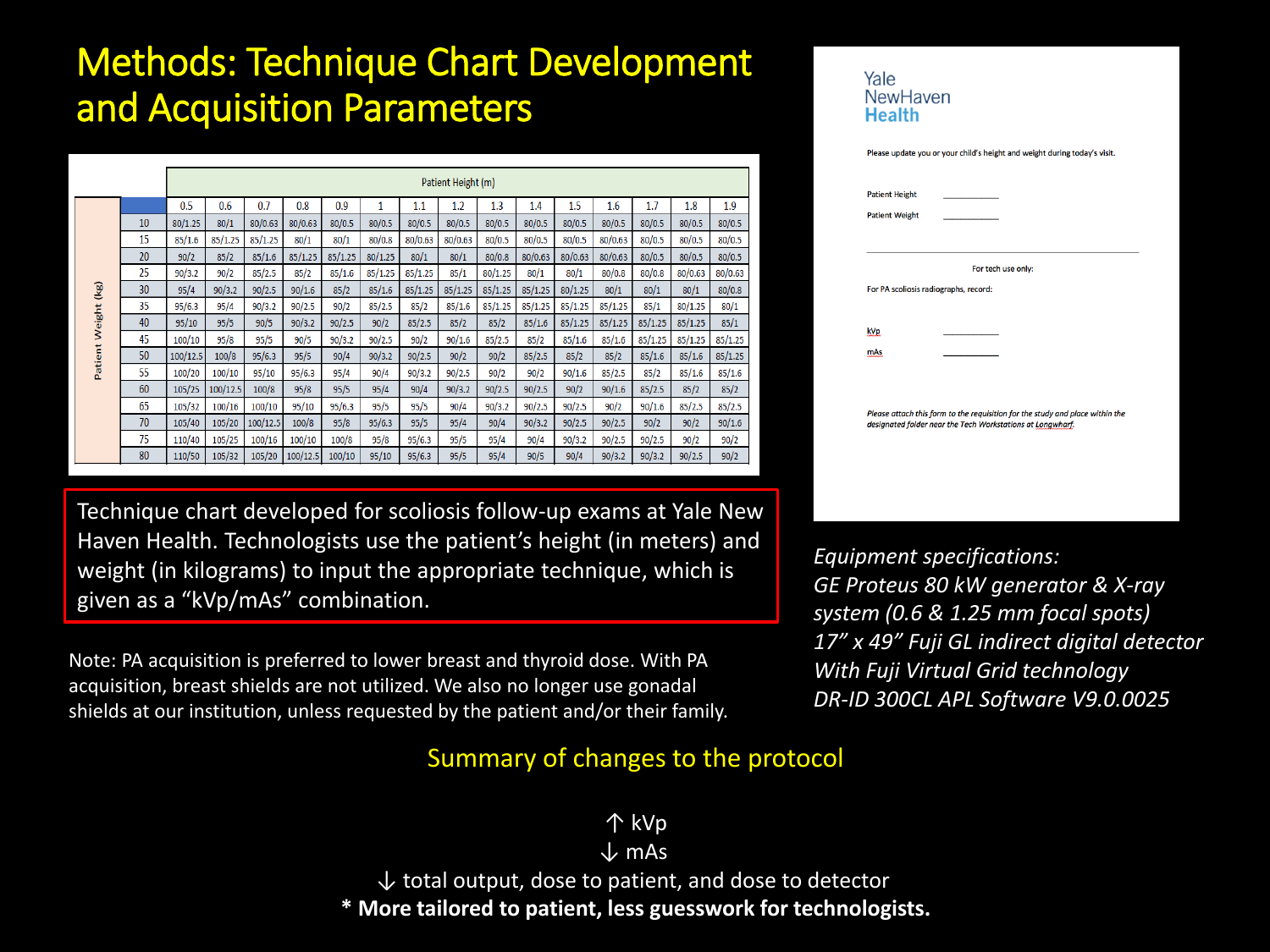# Results



**Case example of dose reduction with the low dose protocol (a)** Acquisition with the **new low dose protocol (**8 years old) has effective dose of 0.9 µSv. No shielding utilized in this PA standing acquisition. **b)** Prior to implementation of low dose protocol (at 7 years old)/standard dose protocol has effective dose of 95 µSv. AP standing acquisition was utilized (patient unable to face away from parent) with breast shielding. Gonadal shielding was still utilized at our institution at that time.

The low dose protocol markedly decreased dose without compromised assessment of the parameters which are important on follow up scoliosis radiographs including:

Would like

- Cobb angle(s)
- Risser grade
- Proximal humeral epiphysis
- Coronal balance
- Pelvic tilt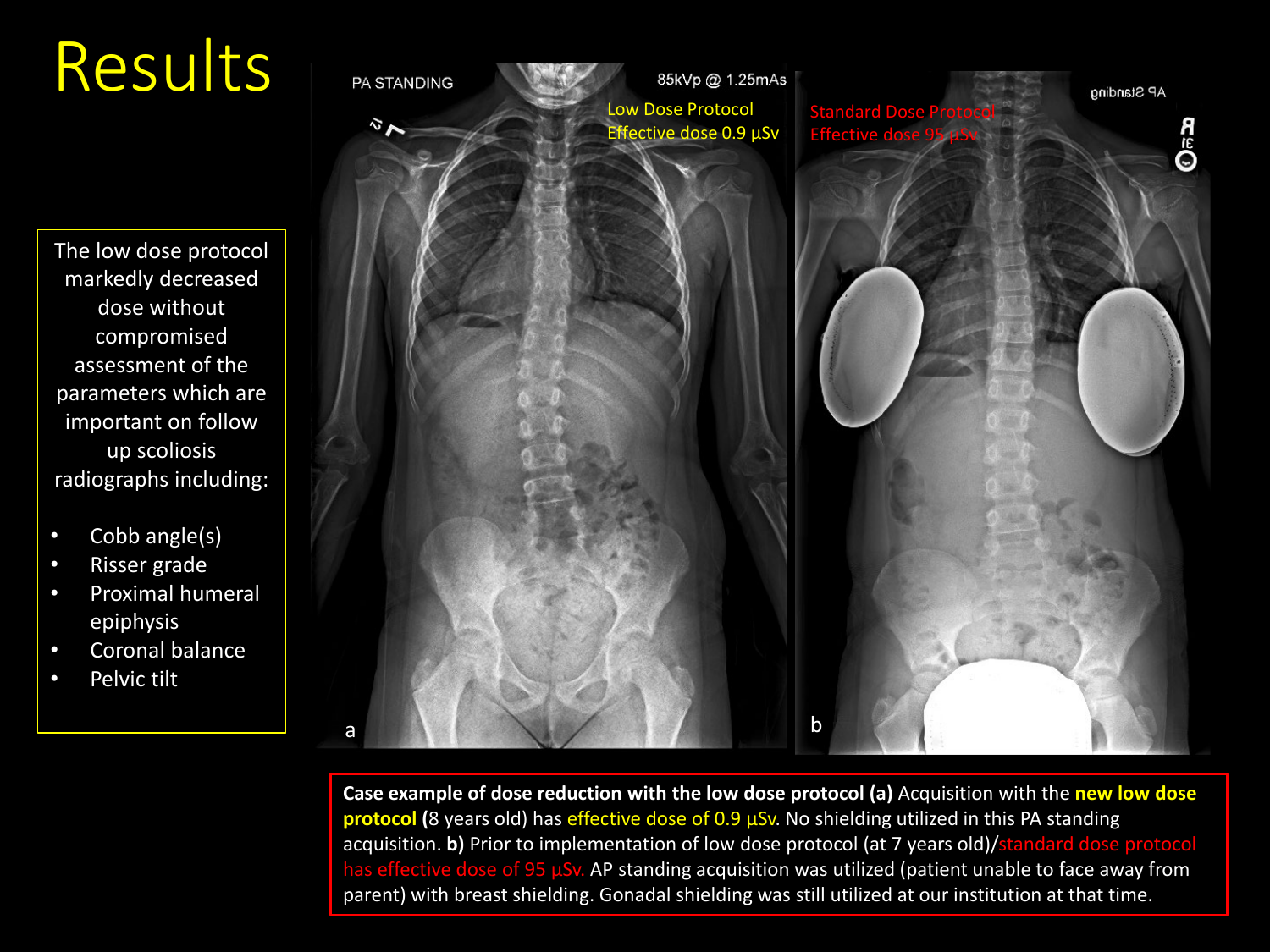## Methods: Protocol Validation

- Consensus conference held between pediatric radiology and pediatric orthopedic surgeons to agree upon the definition of adequate quality for the new low dose protocol
- Categories of Assessment for PA/AP Scoliosis Radiographs
	- Ability to assess:
		- Cobb angle, pelvic tilt, coronal balance, Risser grade, and proximal humeral epiphysis

\*Both groups agreed that fine osseous detail is not required.

• Blinded review of 30 PA/AP radiographs performed by 2 pediatric radiologists and 3 pediatric orthopedic surgeons (15 low dose mixed with 15 standard dose radiographs).

Score Definitions:

- 1 = Uninterpretable (would need to repeat the radiograph to assess)
- 2 = Acceptable/able to assess
- 3 = Able to assess, plus there is room to further decrease dose

| <b>Pediatric Radiologist Mean Scores*</b>              |                               |     |  |  |  |  |
|--------------------------------------------------------|-------------------------------|-----|--|--|--|--|
| $n =$ number of radiographs                            | <b>Standard Dose Low Dose</b> |     |  |  |  |  |
| Cobb Angle $(n = 60)$                                  | 2.8                           | 2.5 |  |  |  |  |
| Risser Grade ( $n = 60$ )                              | 2.7 <sup>°</sup>              | 2.4 |  |  |  |  |
| Proximal humerus** (n = 52)                            | $2.8^{\circ}$                 | 2.7 |  |  |  |  |
| Coronal balance (n = 60)                               | 2.9 <sub>1</sub>              | 2.7 |  |  |  |  |
| Pelvic tilt ( $n = 60$ )                               |                               | 2.q |  |  |  |  |
| *Evaluation by 2 pediatric radiologists                |                               |     |  |  |  |  |
| **Lower "n" as some proximal humeri excluded from view |                               |     |  |  |  |  |

| Pediatric Orthopedic Surgeon Mean Scores*              |                               |     |  |  |  |  |  |
|--------------------------------------------------------|-------------------------------|-----|--|--|--|--|--|
| $n =$ number of radiographs                            | <b>Standard Dose Low Dose</b> |     |  |  |  |  |  |
| Cobb Angle $(n = 90)$                                  | $2.4^{\circ}$                 | 2.2 |  |  |  |  |  |
| Risser Grade ( $n = 90$ )                              | $2.2^{\circ}$                 | 2.1 |  |  |  |  |  |
| Proximal humerus** (n = 85)                            | $2.1^{\circ}$                 |     |  |  |  |  |  |
| Coronal balance (n = 90)                               | 2.4                           | 2.2 |  |  |  |  |  |
| Pelvic tilt (n = 90)                                   | $2.7^{\circ}$                 | 2.6 |  |  |  |  |  |
| *Evaluation by 3 pediatric orthopedists                |                               |     |  |  |  |  |  |
| **Lower "n" as some proximal humeri excluded from view |                               |     |  |  |  |  |  |

\*For this step, the images were copied into a PowerPoint for easier review and scoring, and therefore, resolution was degraded and there was an inability to window. Orthopedic surgeons viewed with lower resolution monitors to emulate clinical practice, which may account for the overall lower scores from orthopedists compared to radiologists.

Mean scores were above "2" or Acceptable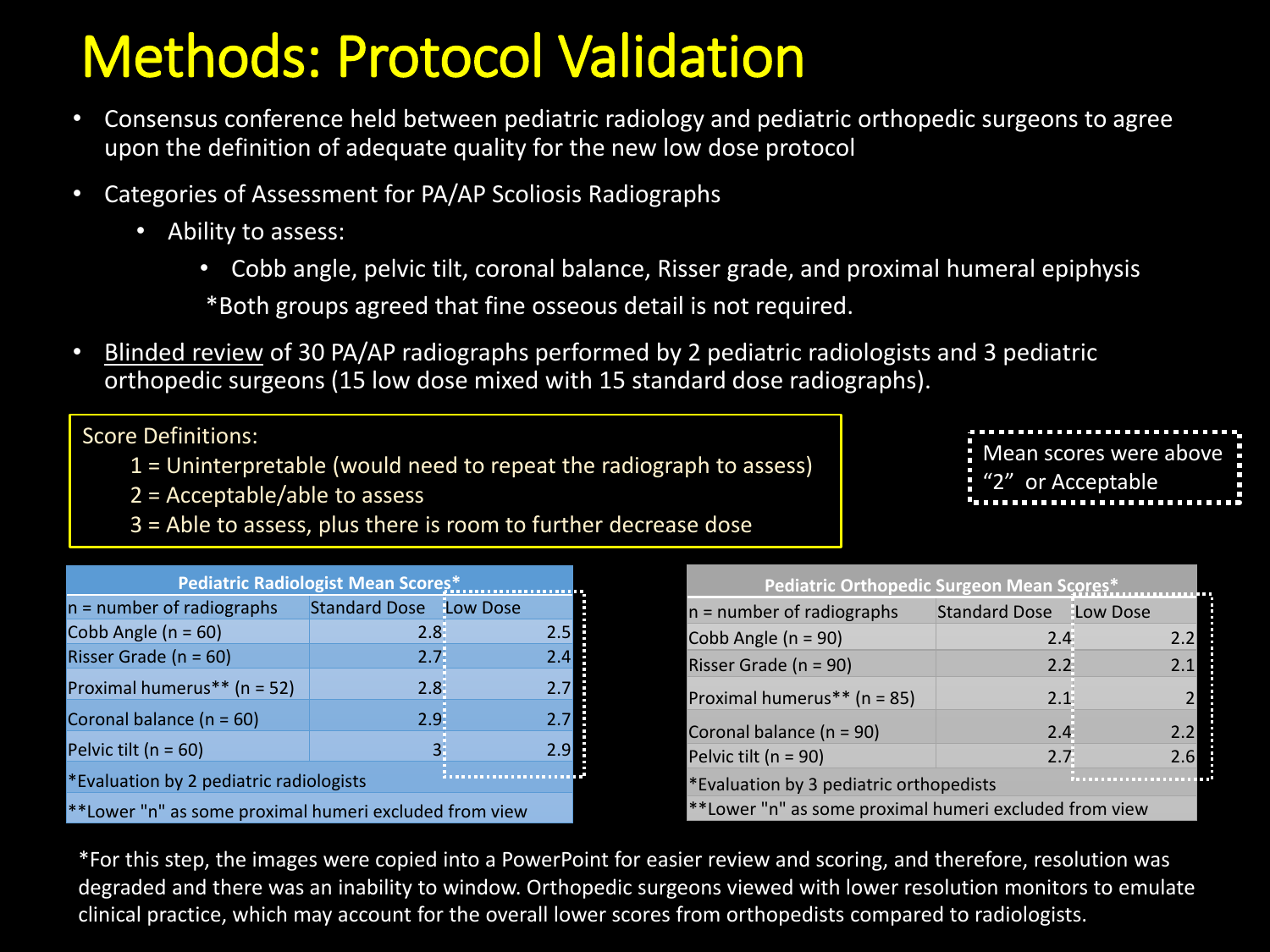### Results: Dose Reduction and Comparison with EOS

| <b>Standard Dose versus Low Dose Comparison</b> |                        |                       |  |  |  |  |
|-------------------------------------------------|------------------------|-----------------------|--|--|--|--|
|                                                 | Standard Dose (n = 33) | Low Dose ( $n = 78$ ) |  |  |  |  |
| Height (cm)                                     | 159.0                  | 147.7                 |  |  |  |  |
| Weight (kg)                                     | 53.0                   | 43.9                  |  |  |  |  |
| BMI (kg/m2)                                     | 21.0                   | 19.3                  |  |  |  |  |
| Estimated Diameter (cm)                         | 34.4                   | 32.7                  |  |  |  |  |
| kVp                                             | 78.0                   | 83.5                  |  |  |  |  |
| ICRP-103 $(\mu Sv)$                             | 83.75                  | 2.49                  |  |  |  |  |
| Reduction in ICRP-103 (%)                       |                        | 97.0%                 |  |  |  |  |

|                     | Comparison of ICRP103 Doses (µSv) at YNHH<br>vs. Published Data on EOS |          |                    |  |  |  |  |  |
|---------------------|------------------------------------------------------------------------|----------|--------------------|--|--|--|--|--|
|                     | Standard                                                               | Low-Dose | <b>Reduction %</b> |  |  |  |  |  |
| Hui et al.<br>(EOS) | 67.5                                                                   | 2.6      | 96.1%              |  |  |  |  |  |
| <b>YNHH</b>         | 84                                                                     | 2.5      | 97.0%              |  |  |  |  |  |



Radiation risks of the standard dose versus the low dose protocols were compared by calculating the effective dose using a Monte-Carlo based software program (PCXMC, Radiation and Nuclear Safety Authority (STUK), Helsinki, Finland).

Dose reduction was greatest for

Our institution implemented an EPIC optimization to create a separate EPIC order which allows orthopedists to choose the low dose protocol for follow up PA or AP scoliosis radiographs.